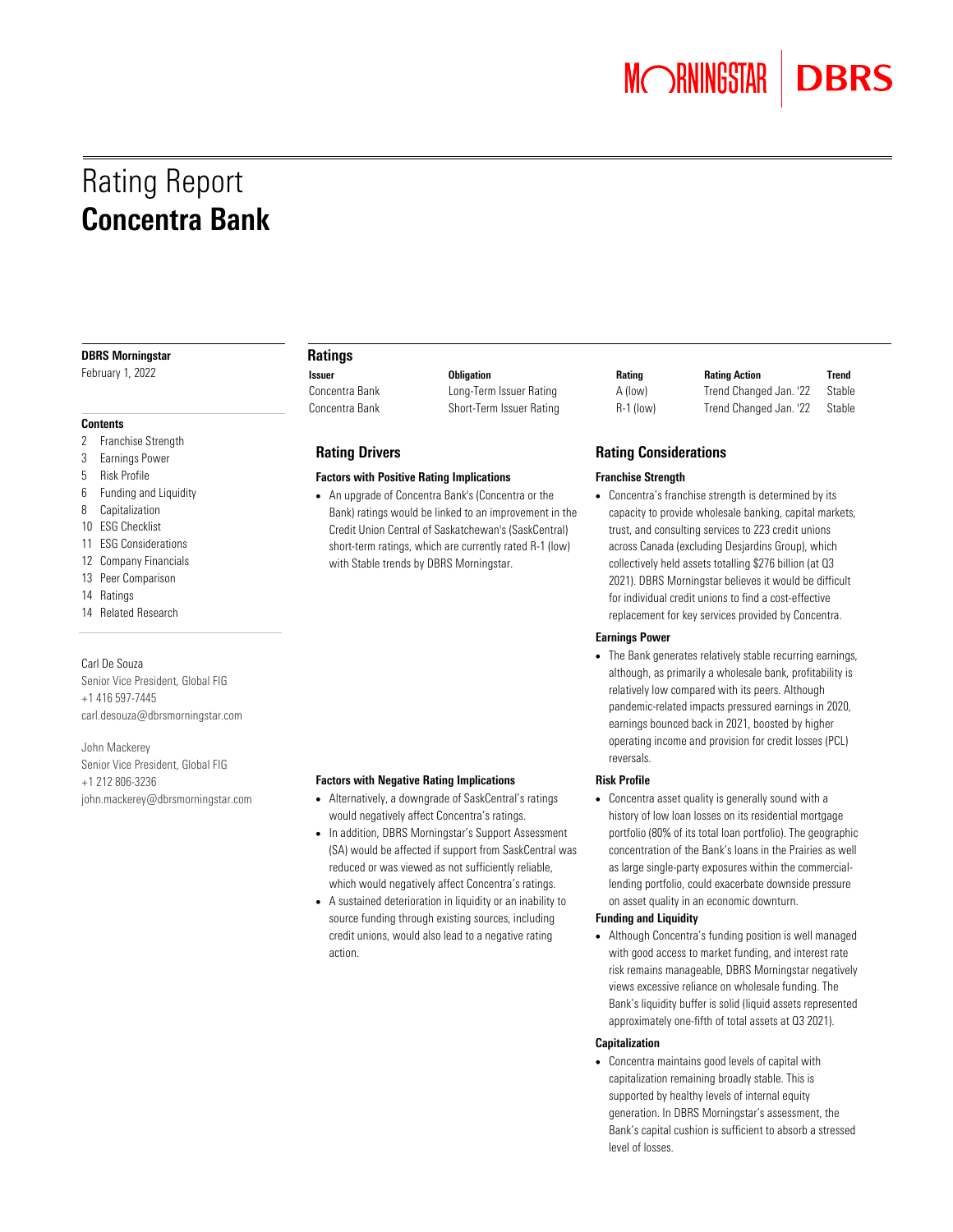#### Financial Information

|                                                 | For the Year Ended December 31 (IFRS) |       |         |       |       |
|-------------------------------------------------|---------------------------------------|-------|---------|-------|-------|
|                                                 | 2020                                  | 2019  | 2018    | 2017  | 2016  |
| Return on Average Equity (%)                    | 4.93                                  | 6.13  | 8.66    | 7.55  | 6.72  |
| Efficiency Ratio (%)                            | 63.97                                 | 59.00 | 57.85   | 56.32 | 48.93 |
| Net Interest Margin (%)                         | 0.97                                  | 1.05  | 0.98    | 0.91  | 0.92  |
| Common Equity Tier 1 Ratio (%)                  | 12.80                                 | 13.30 | 11.80   | 13.10 | 10.20 |
| Net Impaired Loans / Total Net Loans (%)        | 0.30                                  | 0.54  | 0.33    | 0.11  | 0.18  |
| Loan Loss Provision/Average Net Loans (%)       | 0.11                                  | 0.09  | $-0.10$ | 0.01  | 0.20  |
| Income before Provisions & Taxes (CAD millions) | 44                                    | 50    | 48      | 47    | 53    |
| Net Income (CAD millions)                       | 25                                    | 30    | 41      | 34    | 29    |
| Total Equity (CAD millions)                     | 527                                   | 502   | 479     | 457   | 434   |
| Total Assets (CAD millions)                     | 11.064                                | 8.945 | 9.679   | 9.127 | 9.437 |

Sources: DBRS Morningstar and company documents.

#### Issuer Description

Concentra provides wholesale financial, capital markets, and trust services to credit unions in Canada (except Québec). The Bank is indirectly owned by credit unions through their centrals. SaskCentral holds the majority (84%) economic and voting interest in Concentra while the remaining 16% is divided between credit union central organizations and credit unions across Canada.

#### Rating Rationale

On January 13, 2022, DBRS Limited (DBRS Morningstar) revised the trends on Concentra's long-term and short-term ratings to Stable from Negative. DBRS Morningstar also confirmed its ratings on Concentra, including the Bank's Long-Term Issuer Rating at A (low) and Short-Term Issuer Rating at R-1 (low). Concentra's SA of SA1 reflects the willingness and ability of SaskCentral to support Concentra. SaskCentral owns 84% of Concentra and is instrumental in driving business activity and strategy at Concentra. As such, DBRS Morningstar views Concentra as a supported subsidiary of SaskCentral.

The Stable trends on Concentra's ratings are based on the outlook for Saskatchewan's Credit Union System (the System), which indirectly owns Concentra through SaskCentral. The trend changes to Stable from Negative reflect DBRS Morningstar's view that, despite remaining uncertainties related to the Coronavirus Disease (COVID-19) pandemic, economic performance and oil prices have rebounded. Although System-wide impairments were elevated in F2020, there has been an improvement in the first nine months of F2021. Concentra is a contingent risk to the System through SaskCentral's ownership, with Concentra's total assets representing a significant 40% of total System assets at September 30, 2021. However, Concentra's credit profile has remained resilient, and its financial performance has shown solid improvement. see the mid-mid-sized credit small to mid-size and the mid-size of the mid-size of the mid-size of the mid-size of the mid-size of the mid-size of the mid-size of the mid-size of the mid-size of the mid-size of the mid-si

#### Franchise Strength

Despite embarking on a new strategic direction and becoming more focused on profit maximization and growth, DBRS Morningstar views Concentra's interconnectedness to the credit union system in Canada (excluding Québec) as a key driver in determining the Bank's franchise strength. As an important provider of wholesale financial (including capital markets) and trust services to more than 90% of credit unions in Canada, Concentra has developed significant expertise in these areas. These services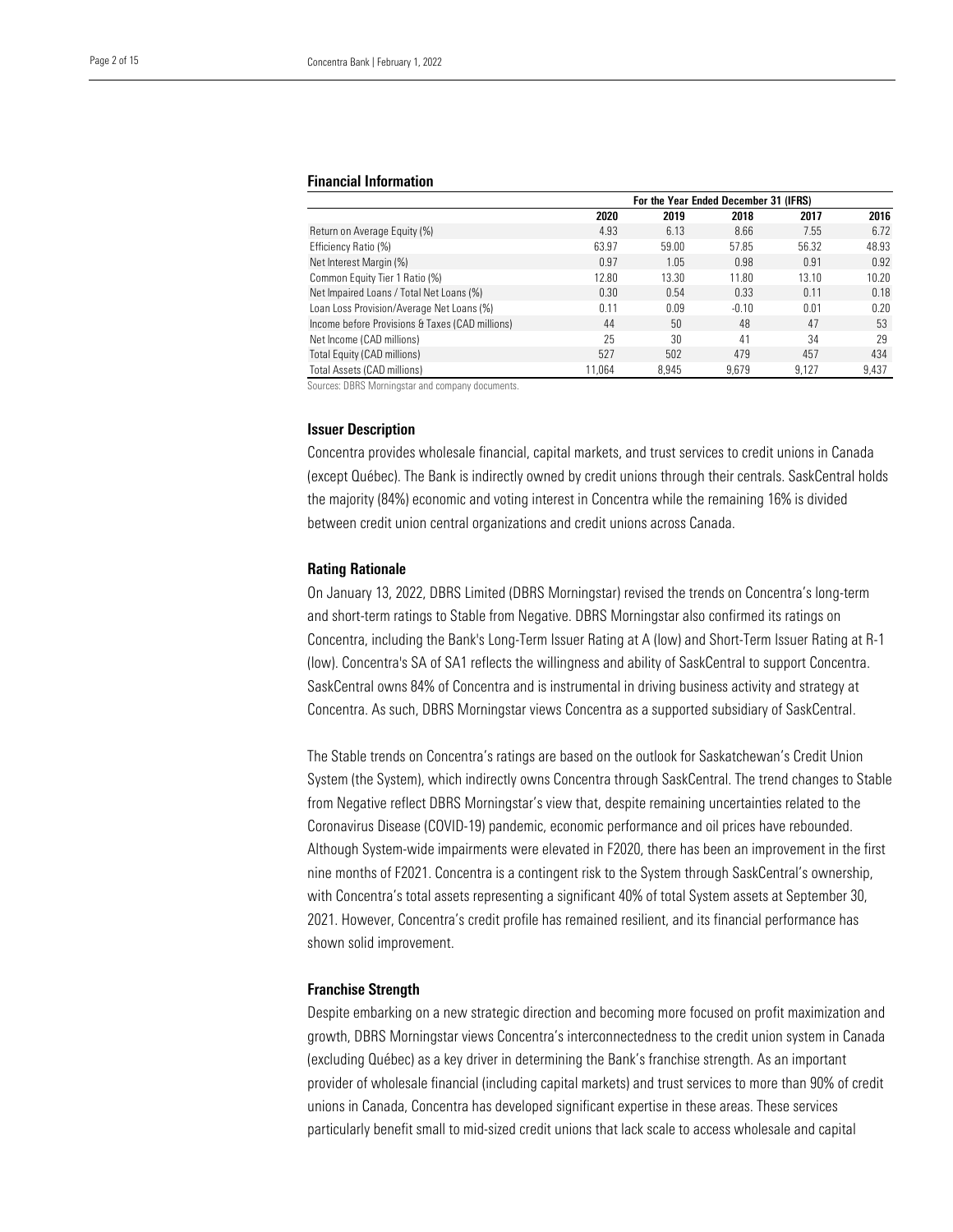syndicating loans from and to credit unions, Concentra offers credit unions investment opportunities outside their footprint areas, providing them with some yield pickup and asset diversification. These co-operative principles, excessive reliance on activities that do not provide direct and meaningful benefits to credit unions could have credit implications for DBRS Morningstar's assessment of the markets or are unsure of solutions that best meet their needs. Additionally, by purchasing, selling, and activities are core to Concentra's partnership with credit unions. While the Bank continues to operate on Banks' franchise strength.

The Bank is indirectly owned by credit unions through their centrals. Credit unions' oversight of the Bank's activities is crucial because a capital shortfall at the Bank would need to be funded directly by SaskCentral as a majority owner and indirectly by credit unions in Saskatchewan through their 100% ownership of SaskCentral. A significant change in ownership at Concentra could alter the existing incentive structure and drive excessive stand-alone activities, which could be viewed as relatively unrelated to the credit union system. This would require DBRS Morningstar to re-evaluate the Bank's franchise strength and risk appetites with potential implications for its ratings.

The Bank's legacy business model is primarily focused on real estate secured lending while over the past three years, it has been gradually evolving the business with a diversification shift from its legacy indirect model to a more direct-to-consumer model. As such, Concentra Bank developed a new strategic direction that included relaunching under a new trade name in 2021, Wyth Financial (Wyth). Wyth intends to deliver innovative banking solutions to customers, including diverse deposit and mortgages as well as specialized lending solutions to niche mid-market businesses. The Bank rebranded and launched a digital direct-to-consumer banking platform last year, and there were significant investments planned in F2021 to create a more modern digital infrastructure to improve automation and efficiency.

#### Earnings Power

Concentra generates relatively stable recurring earnings, largely driven by spread income. Although earnings were under pressure in 2020 as a result of a decline in credit spreads and increased PCL because of the pandemic, earnings bounced back in 2021, boosted by higher operating income and PCL reversals. In DBRS Morningstar's view, although the Bank's PCL coverage is sufficient under normal operating conditions, loan losses could rise in the event of sustained economic stress given the geographic concentration of the Bank's loan portfolio in Alberta and, to a lesser extent, in Saskatchewan.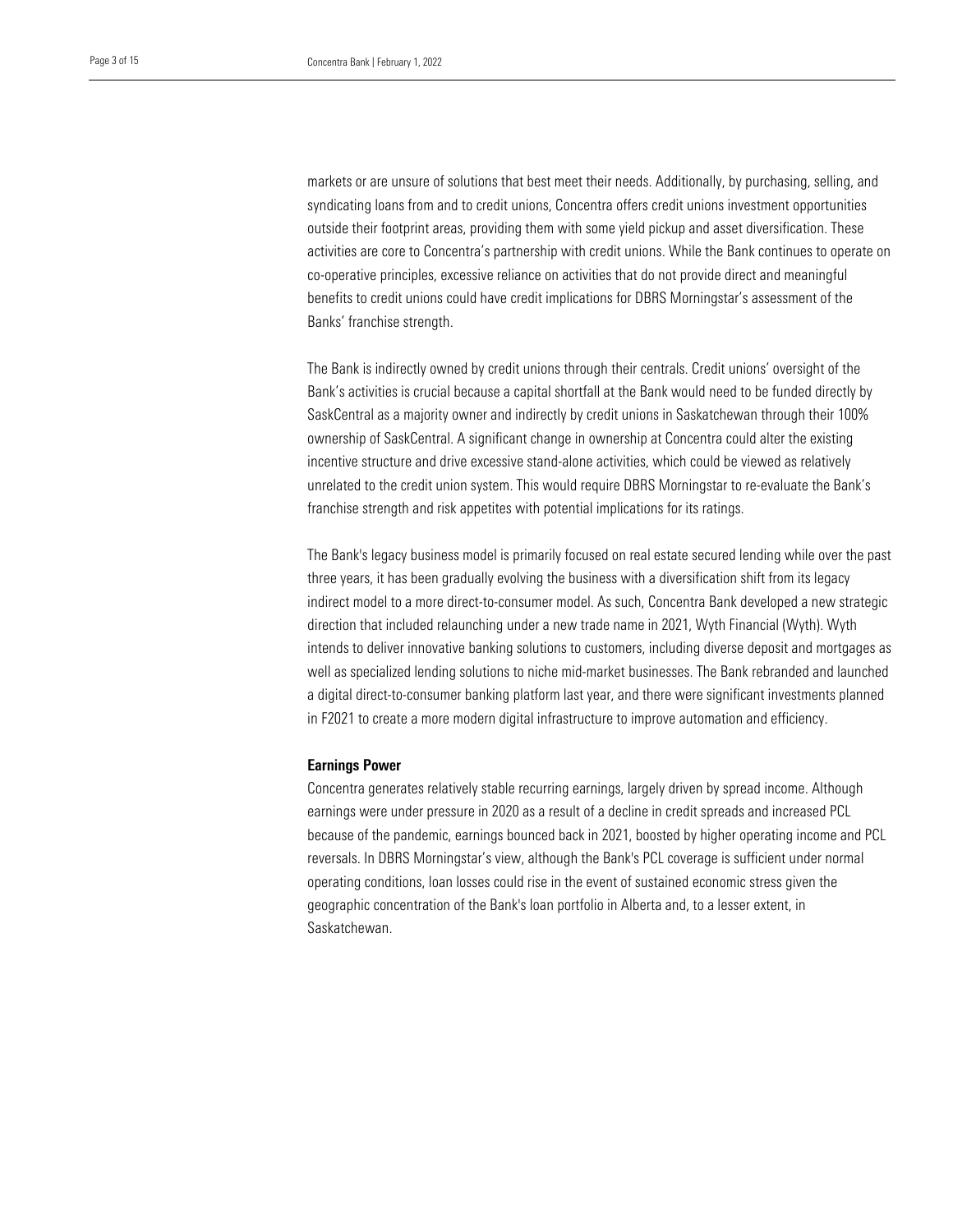Healthcare Observer | 1 February 2022





Sources: DBRS Morningstar and company documents.

Concentra's net income decreased in F2020 by 15.6% year over year (YOY) to \$25.4 million. Results in the first half of the fiscal year were affected by the pandemic, changes in the Bank of Canada interest rate, and economic uncertainty resulting in higher PCL. While there was a bounce back in the second half of F2020 (77% of overall F2020 earnings), F2020 operating expenses increased by 8.7% as a result of personnel and digital investments in the Bank's strategic plan, and PCL increased by 29.0% to \$8.9 million. Income before provisions and taxes (IBPT) decreased by 11.9% YOY to \$43.7 million. Net interest margins decreased by 8 basis points in F2020 to 0.97%, primarily caused by lower yields in certain asset classes resulting from lower interest rates. Given that Concentra is primarily wholesale funded, its interest spread is lower than that of its peers. Operating efficiency deteriorated to 64.0% in F2020 from 59.0% in the prior year, as Concentra continued to spend on initiatives to support a direct-to-consumer strategy and talent acquisitions.



Sources: DBRS Morningstar and company documents.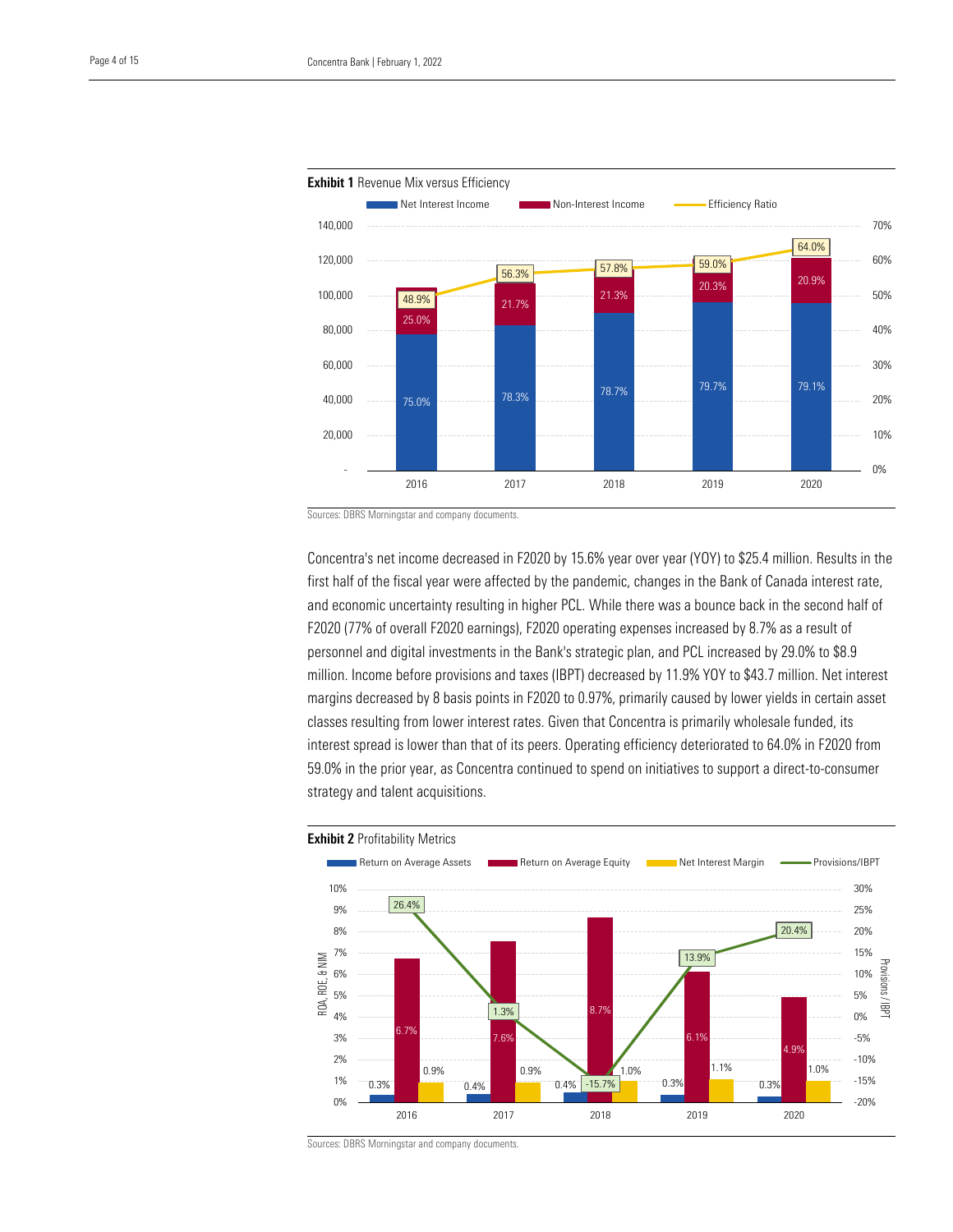was driven by higher operating revenue and a \$6.3 million net release of PCLs (i.e.; improved macroeconomic forecast and lower loan default expectations), partially offset by the 18.7% increase in million over the same period, largely supported by lower cost of funding. As a result, net interest margin improved to 1.13% in the first nine months of 2021 compared with 0.97% as of year-end 2020. In the first nine months of 2021, Concentra's net income more than doubled YOY to \$37.3 million. This operating expenses. Despite the stagnant loan book growth, net interest income grew by 38.2% to \$92.2 Noninterest income saw a 19% YOY decrease in 9M 2021, as the prior year's strong performance was driven in part by higher gains on financial instruments, while fees for service income remained broadly stable over the period. As a result, the proportion of noninterest income reduced to 16% of total operating revenue as of September 2021 from 24% for the same prior-year period. The efficiency ratio improved to 59.2% in the first nine months of September 2021 from 61.8% in the prior-year period as a result of higher operating revenues.

In DBRS Morningstar's assessment, since obtaining a banking licence, Concentra has become more focused on profit maximization and growth. The Bank's strategy and objectives, however, continue to be driven by its board and are expected to remain within the confines of co-operative principles, which DBRS Morningstar expects to restrict excessive risk-taking by Concentra. Furthermore, successful implementation of the Bank's Trust strategy, while continuing to provide fee-based services to credit unions, could enhance Concentra's capacity to generate noninterest income, which would be viewed positively by DBRS Morningstar.

#### Risk Profile

Concentra is predominately exposed to residential mortgage lending, most of which represents insured exposures, while commercial mortgages and unsecured consumer loans have been trending lower. DBRS Morningstar, however, remains cautious of excessive growth in the Bank's exposure to uninsured Alt-A residential mortgages. Additionally, as Concentra branches out into other types of lending, it could be exposed to less familiar structures and elements of operational risks. Increased appetite for riskier lending, particularly that which is unrelated to the credit union industry, would be viewed negatively by DBRS Morningstar.



Sources: DBRS Morningstar and company documents.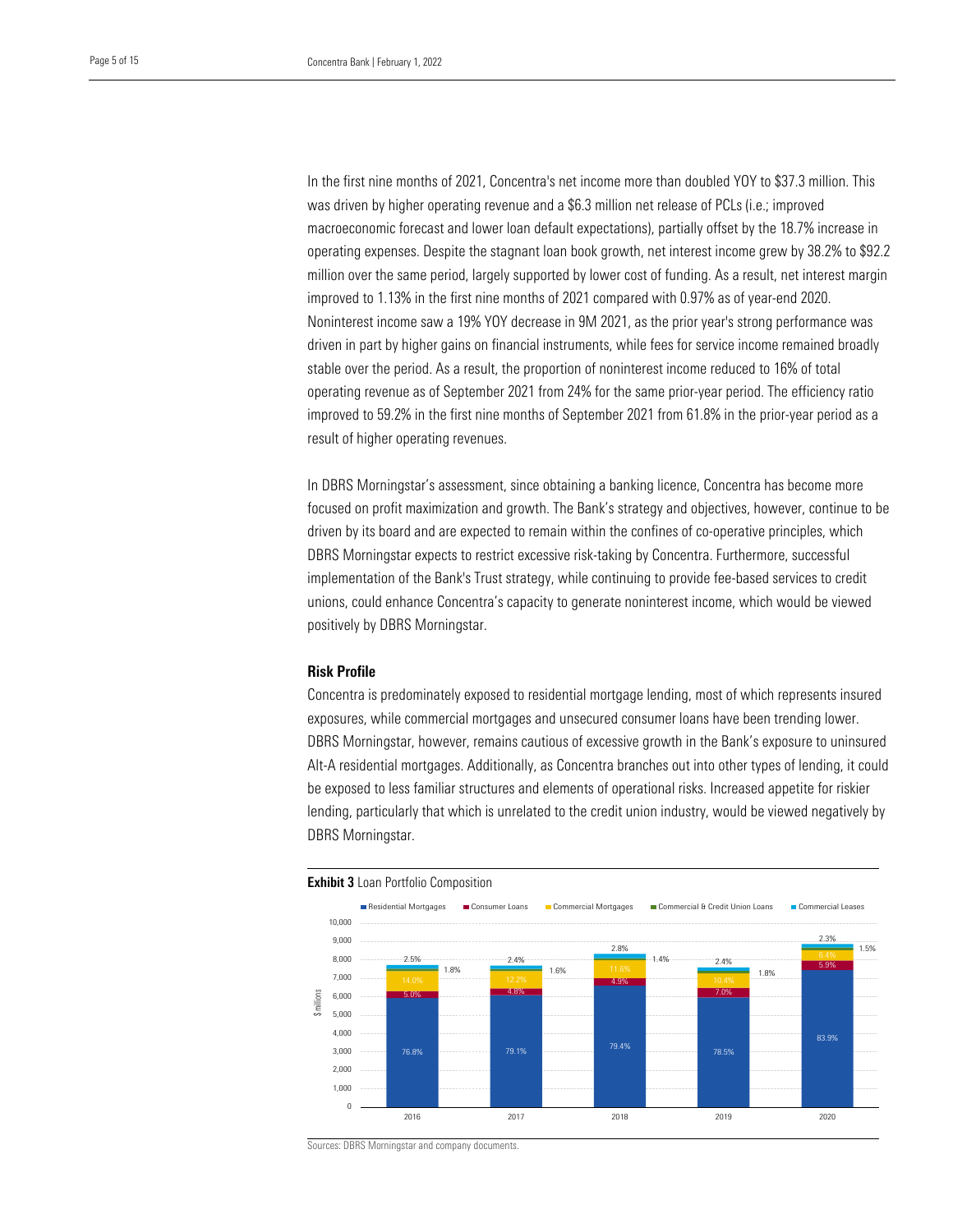September, 30, 2021. Asset quality is generally sound with impaired loans averaging 0.41% of gross loans over 2016–2020. On account of lower impaired loan formations and an increase in loans returning 2020 and 0.68% in 2019. Concentra has historically experienced low loan losses with net write-offs-to-net loans at 0.1% as of to performing status, the ratio continued to improve to 0.23% by end-September 2021 from 0.46% in

The Bank's residential mortgage book makes up more than 80% of the total loan portfolio. An important risk facing Concentra is the geographic concentration of its loans in the Prairies (Alberta, Saskatchewan, and Manitoba) as well as large single-party exposures within the commercial-lending portfolio. Particularly in Alberta, and to some extent also in Saskatchewan, volatile oil prices and the coronavirus pandemic have contributed to damping economic activity. In DBRS Morningstar's assessment, in the event that provincial economies experience a sustained economic downturn, delinquency, particularly in the commercial loan book, will potentially rise and could result in significant loan losses for Concentra.



Sources: DBRS Morningstar and company documents.

Through its limited capital markets operations, Concentra is exposed to some market risk. The Bank provides credit unions with the capital markets expertise they lack, including foreign-exchange contracts and plain-vanilla interest-rate swaps for asset-liability management purposes entered into with major financial institutions.

#### Funding and Liquidity

DBRS Morningstar views Concentra's funding position to be well managed, but remains cautious about the Bank's reliance on wholesale deposits. As with other financial institutions, the Bank could face some runoff from credit union deposits in the near term as excess deposit savings are gradually channelled to finance domestic consumption and companies increase spending in line with the economic recovery. Positively, DBRS Morningstar notes that asset-liability duration mismatch is limited while the liquidity buffer is acceptable.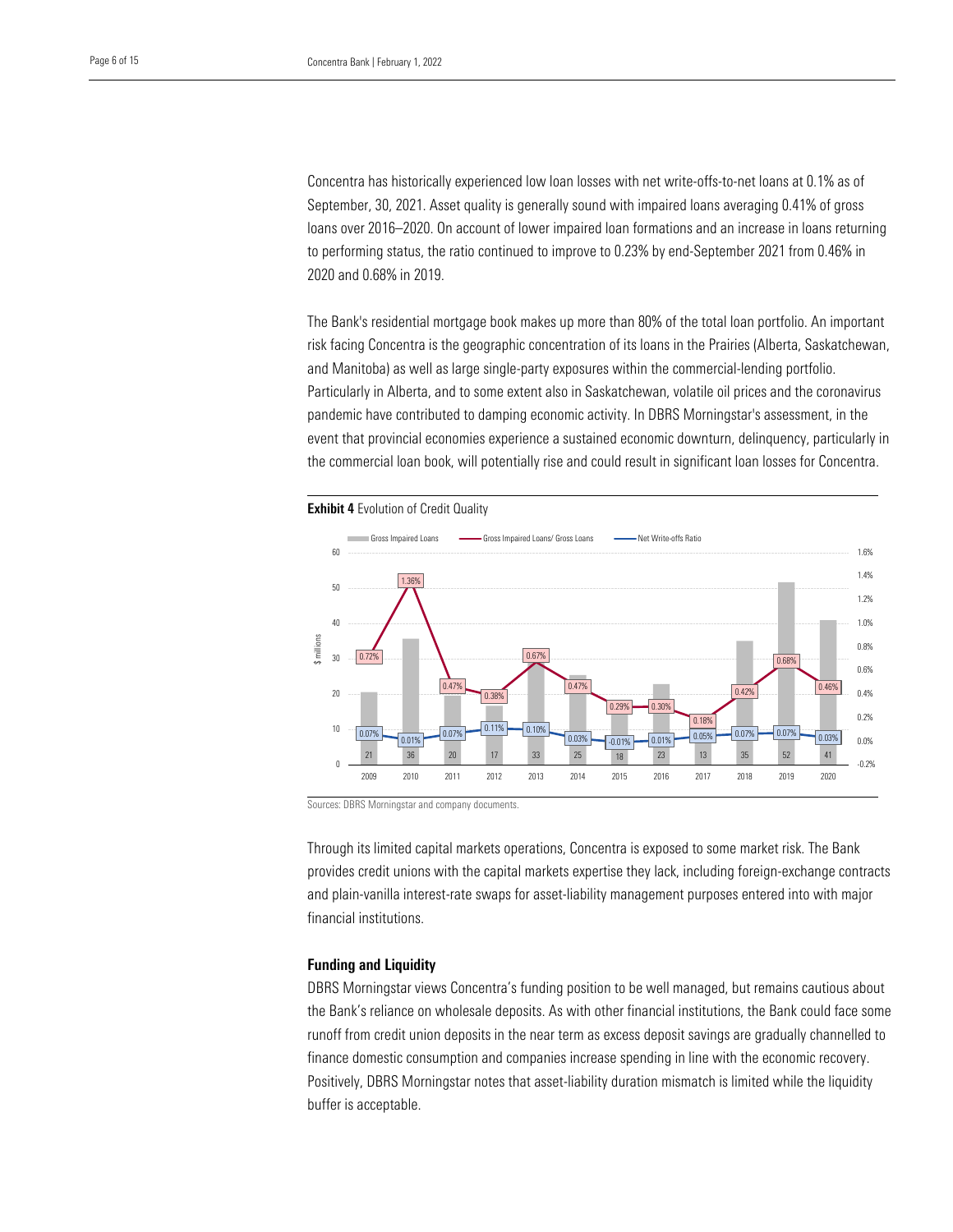



Healthcare Observer | 1 February 2022

Sources: DBRS Morningstar and company documents.

Concentra sourced about 37% of its funding from market-based sources as at September 30, 2021, mainly by securitizing insured residential mortgages. These mortgages are acquired from third parties and placed in pools of mortgage-backed securities. Although this has been a relatively secure source of funding for Concentra, it had been on a declining trend until a 10.4% increase in F2020 to \$3.9 billion, as the Bank prioritized the origination of new insured residential mortgages for securitization into the NHA MBS and CMB programs. As at September 30, 2021, securitization liabilities reduced to \$3.7 billion. Another major source of funding for the Bank is nominee deposits from Canada's large banks that contribute about 28% to total and provide a diversified market for funding one- to five-year terms. These represent bank client deposits that are placed with other financial institutions, such as Concentra, and tend to be higher-yielding term deposits. Credit union deposits are also a significant source of funding, about 23% of which constituted overnight deposits, against which Concentra is required to hold liquid assets to meet its Liquidity Coverage Ratio (LCR) requirements. Total deposits increased materially YOY by 44.7% in 2020 to \$6.3 billion, primarily driven by increased liquidity from credit unions after the onset of the pandemic (i.e.; credit union deposits to total deposits increased YOY to 45.7% from 23.8%, while retail deposits to total deposits decreased to 45.1% from 67.8%); total deposits grew marginally in the first nine months of 2021 to \$6.6 billion.

Although Concentra maintains good access to market funding, and interest-rate risk remains manageable, excessive reliance on wholesale funding is viewed negatively by DBRS Morningstar. Despite the coronavirus pandemic, Concentra has maintained a stable funding position given that it does not rely on redeemable high-interest savings accounts, which are subject to flight risk, and also because the term deposits it holds are laddered up to five years such that they match the duration of the Bank's loan assets.

The liquid assets-to-total assets ratio improved to 20.1% in 9M 2021 from 18.6% in F2020, as credit unions parked their excess liquidity with Concentra. Although, traditionally, credit unions have opted to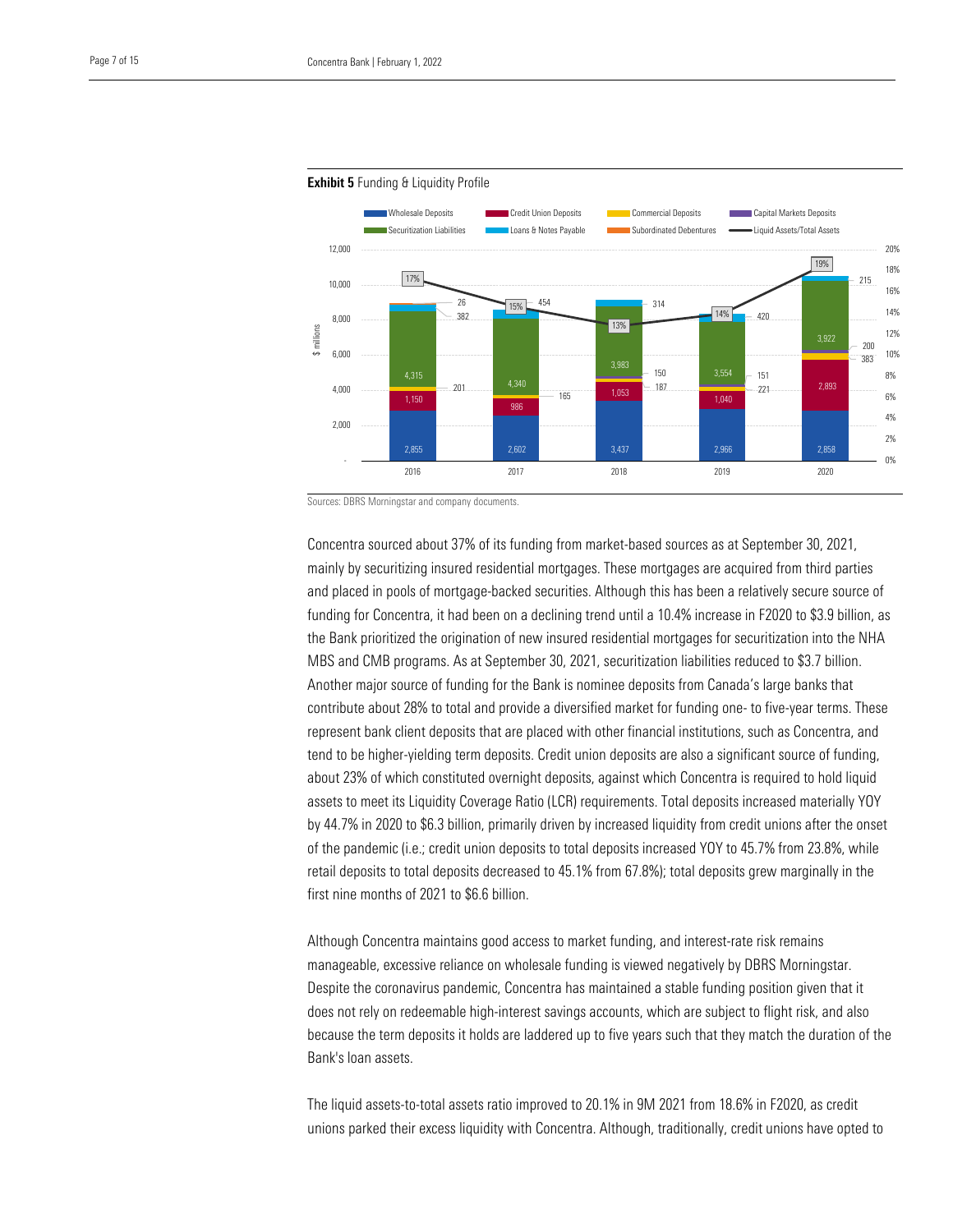global pandemic has mainly been in the form of term deposits. Furthermore, the Bank maintains an LCR that is significantly higher than regulatory requirements. DBRS Morningstar notes that Concentra guidelines, which are Basel III compliant. place overnight deposits with Concentra, the increase in credit union deposits since the onset of the monitors and manages its liquidity using Office of the Superintendent of Financial Institutions (OSFI)

To bolster its liquidity position, Concentra maintains short-term funding programs (bearer deposit notes and repos) in addition to lines of credit with SaskCentral and a banking syndicate for cash management and emergency liquidity purposes. During 2020, the Bank obtained access to the Bank of Canada's Standing Term Liquidity Facility and Emergency Lending Assistance programs, allowing the Bank to apply for the advance of funds for short-term funding needs (provided eligible collateral is pledged for each advance). In DBRS Morningstar's opinion, Concentra maintains a sufficient liquidity buffer that should allow it to cover short-term drawdowns in deposits.

#### Capitalization

Concentra maintains good levels of capital with healthy levels of internal equity generation. DBRS Morningstar views the Bank's capital cushion as sufficient to absorb stressed levels of loan losses.



#### **Exhibit 6** Capitalization Trends

Sources: DBRS Morningstar and company documents.

All Concentra's regulatory capital ratios decreased in F2020, reflecting an increase in risk-weighted assets. The majority of the increase was related to residential mortgage growth and materially higher balances in cash and securities, partially offset by a decrease in commercial loans. Concentra's capital ratios remained broadly stable at Q3 2021 with a Total Capital Ratio of 17.0%, which remains significantly ahead of regulatory minimum requirements of 10.5%. Healthy internal equity generation more than offset a marginal increase in risk-weighted assets. DBRS Morningstar notes that capital management is based on an OSFI-prescribed Basel III-compliant approach, and capital ratios are calculated on an all-in basis.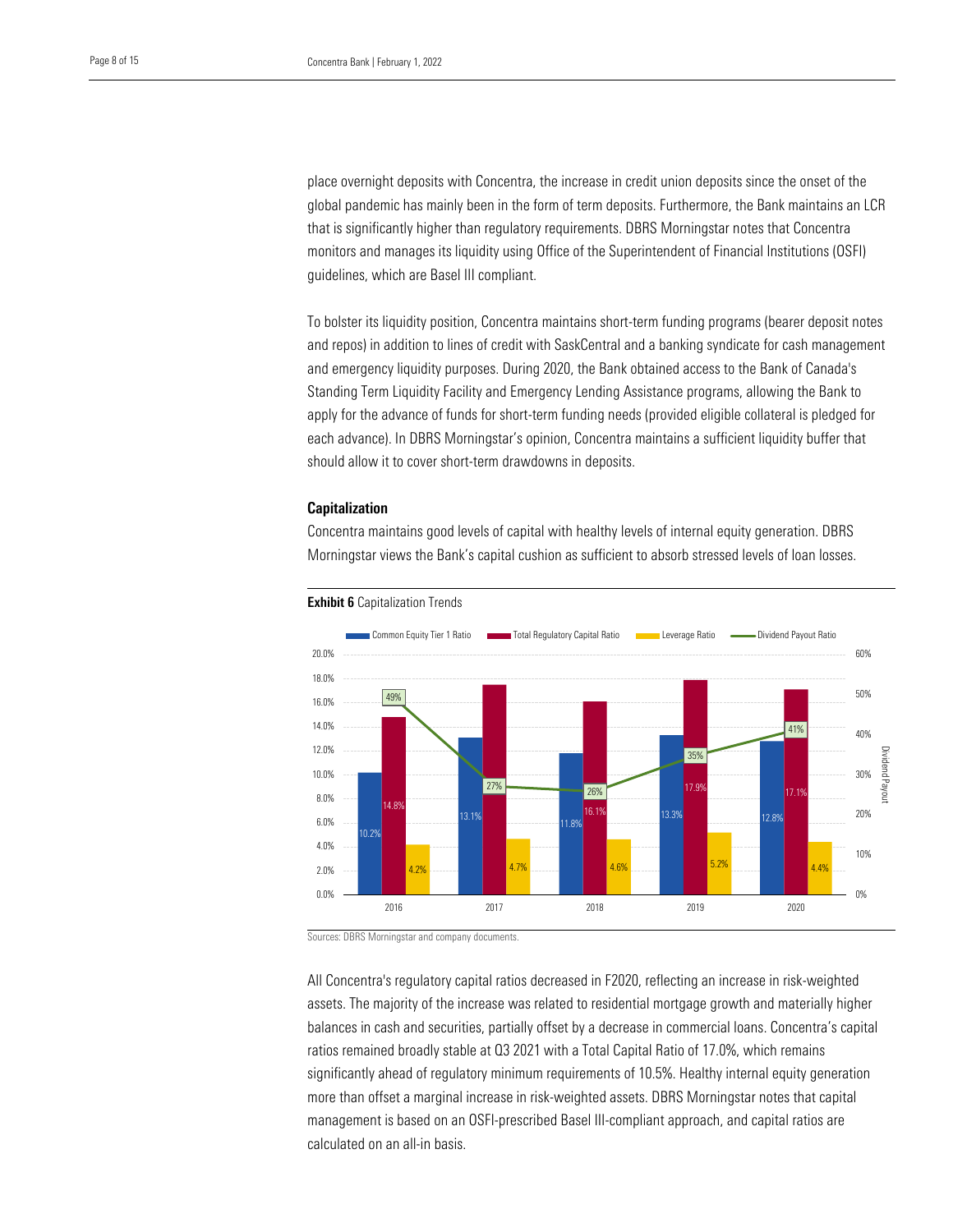The quality of Concentra's capital is solid with more than 75% representing CET1 capital. The remaining AT1 capital is non-viability contingent capital compliant and would be written down to nil if a trigger Morningstar concludes that Concentra holds sufficient capital cushion to absorb potential losses under stressed operating conditions. event was deemed to have occurred. Given the current structure of balance-sheet risk, DBRS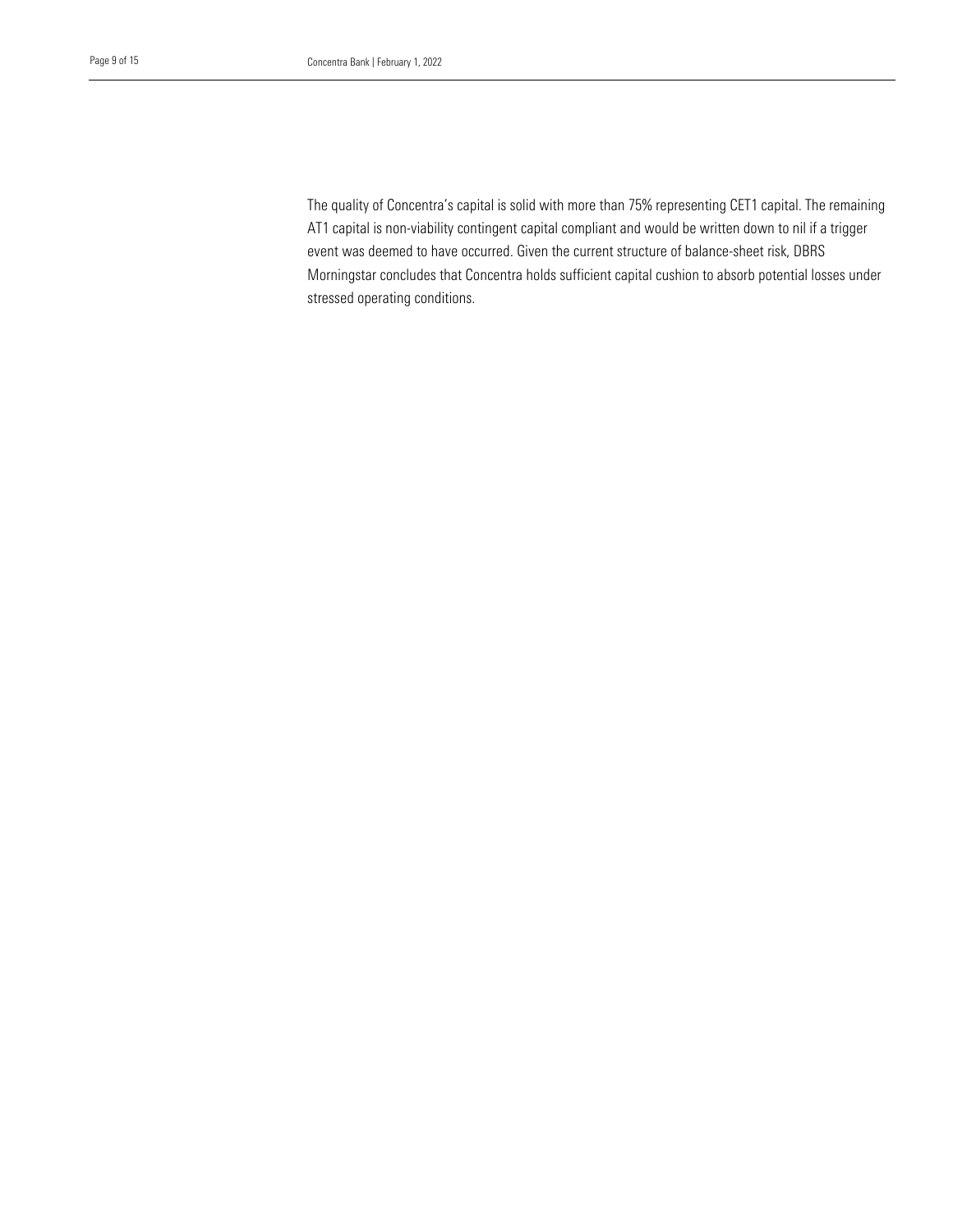### Credit Union Central of Saskatchewan

**ESG Checklist** 

| <b>ESG Factor</b>                                                       | ESG Credit Consideration Applicable to the Credit Analysis: Y/N                                                                                                                                                     |             | <b>Extent of the Effect on</b><br>the ESG Factor on the<br><b>Credit Analysis: Relevant</b><br>(R) or Significant $(S)^*$ |
|-------------------------------------------------------------------------|---------------------------------------------------------------------------------------------------------------------------------------------------------------------------------------------------------------------|-------------|---------------------------------------------------------------------------------------------------------------------------|
| <b>Environmental</b>                                                    | Overall:                                                                                                                                                                                                            | $\mathbf N$ | N                                                                                                                         |
| <b>Emissions, Effluents,</b><br>and Waste                               | Do we consider the costs or risks result, or could result in changes to an issuer's financial,<br>operational, and/or reputational standing?                                                                        | N           | N                                                                                                                         |
| <b>Carbon and</b><br><b>GHG Costs</b>                                   | Does the issuer face increased regulatory pressure relating to the carbon impact of its or its<br>clients' operations resulting in additional costs?                                                                | N           | N                                                                                                                         |
| <b>Climate and</b>                                                      | Will climate change and adverse weather events potentially disrupt issuer or client                                                                                                                                 |             |                                                                                                                           |
| <b>Weather Risks</b>                                                    | operations, causing a negative financial impact?                                                                                                                                                                    | N           | N                                                                                                                         |
| <b>Social</b>                                                           | Overall:                                                                                                                                                                                                            | Y           | R                                                                                                                         |
| <b>Social Impact of</b><br><b>Products and Services</b>                 | Do we consider that the social impact of the issuer's products and services could pose a<br>financial or regulatory risk to the issuer?                                                                             | Υ           | R                                                                                                                         |
| <b>Human Capital and</b><br><b>Human Rights</b>                         | Is the issuer exposed to staffing risks, such as the scarcity of skilled labour, uncompetitive<br>wages, or frequent labour relations conflicts that could result in a material financial or<br>operational impact? | N           | N                                                                                                                         |
|                                                                         | Do violations of rights create a potential liability that could negatively affect the issuer's<br>financial wellbeing or reputation?                                                                                | N           | N                                                                                                                         |
|                                                                         | <b>Human Capital and Human Rights:</b>                                                                                                                                                                              | <b>N</b>    | N                                                                                                                         |
| Product<br>Governance                                                   | Does failure in delivering quality products and services cause damage to customers and<br>expose the issuer to financial and legal liability?                                                                       | N           | N                                                                                                                         |
| <b>Data Privacy</b><br>and Security                                     | Has misuse or negligence in maintaining private client or stakeholder data resulted, or could<br>result, in financial penalties or client attrition to the issuer?                                                  | N           | N                                                                                                                         |
| <b>Community</b><br><b>Relations</b>                                    | Does engagement, or lack of engagement, with local communities pose a financial or<br>reputational risk to the issuer?                                                                                              | N           | N                                                                                                                         |
| <b>Access to</b><br><b>Basic Services</b>                               | Does a failure to provide or protect with respect to essential products or services have the<br>potential to result in any significant negative financial impact on the issuer?                                     | N           | N                                                                                                                         |
|                                                                         | Overall:                                                                                                                                                                                                            | $\mathbf N$ | N                                                                                                                         |
| Governance<br><b>Bribery, Corruption, and</b><br><b>Political Risks</b> | Do alleged or actual illicit payments pose a financial or reputational risk to the issuer?                                                                                                                          | N           | N                                                                                                                         |
|                                                                         | Are there any political risks that could impact the issuer's financial position or its reputation?                                                                                                                  | N           | N                                                                                                                         |
|                                                                         | <b>Bribery, Corruption, and Political Risks:</b>                                                                                                                                                                    | N           | N                                                                                                                         |
| <b>Business Ethics</b>                                                  | Do general professional ethics pose a financial or reputational risk to the issuer?                                                                                                                                 | N           | N                                                                                                                         |
| <b>Corporate / Transaction</b><br>Governance                            | Does the issuer's corporate structure limit appropriate board and audit independence?                                                                                                                               | N           | N                                                                                                                         |
|                                                                         | Have there been significant governance failures that could negatively affect the issuer's<br>financial wellbeing or reputation?                                                                                     | N           | N                                                                                                                         |
|                                                                         | <b>Corporate / Transaction Governance:</b>                                                                                                                                                                          | <b>N</b>    | N                                                                                                                         |
|                                                                         | <b>Consolidated ESG Criteria Output:</b>                                                                                                                                                                            | Y           | $\overline{R}$                                                                                                            |

\* A Relevant Effect means that the impact of the applicable ESG risk factor has not changed the rating or rating trend on the issuer.

A Significant Effect means that the impact of the applicable ESG risk factor has changed the rating or trend on the issuer.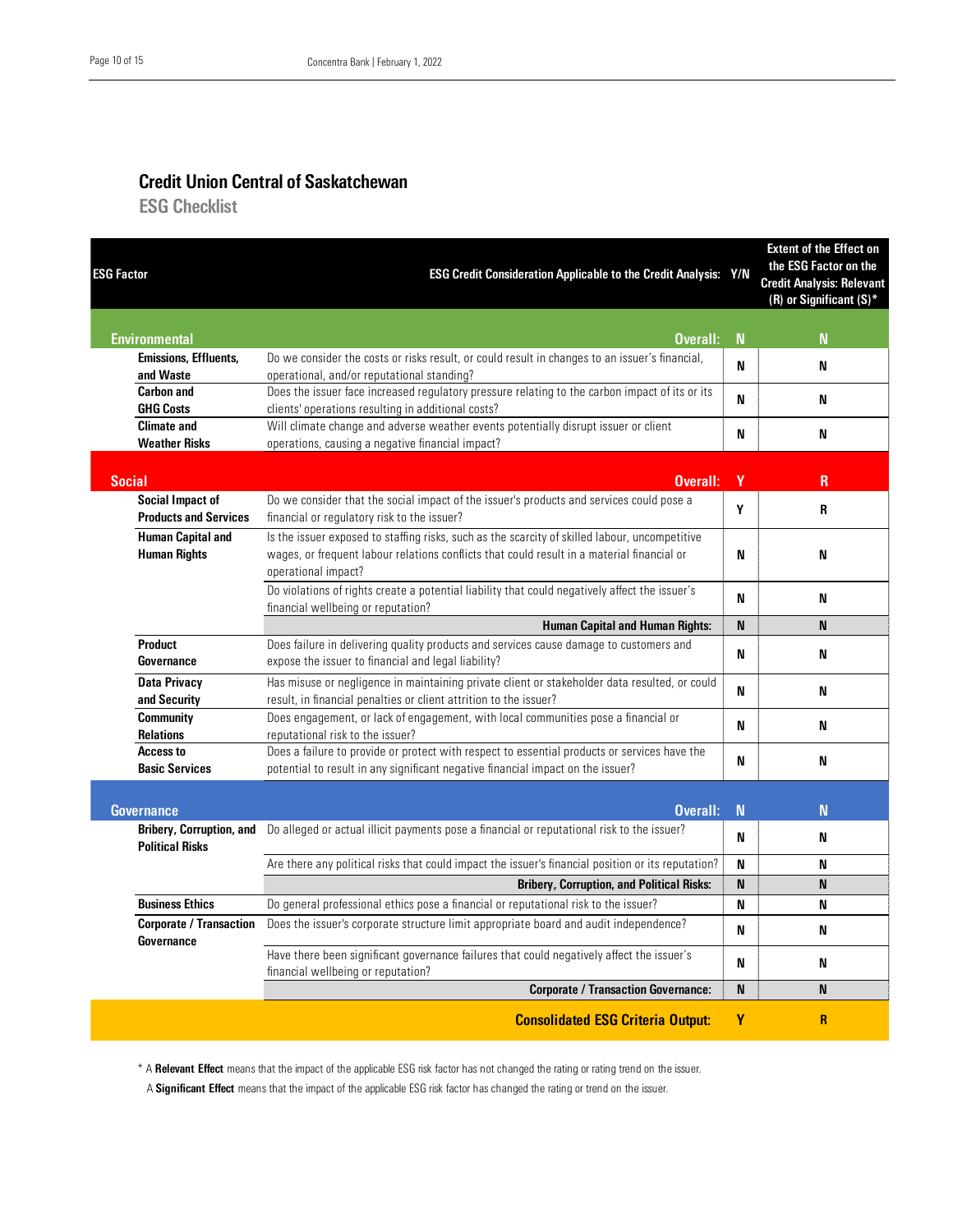#### ESG Considerations

### Environmental

mining, oil, and gas extraction are major industries in the province of Saskatchewan, SaskCentral and the System have little or no direct exposure to these industries. While the branch network in the credit The Environmental factor does not affect the ratings or the trend assigned to SaskCentral. Although union System is the primary source of carbon footprint, branch network has been shrinking because of mergers and members using more online services, and credit unions have objectives to reduce carbon footprint and greenhouse gas emissions. Furthermore, SaskCentral has achieved BOMA BEST silver-level building certification. Climate and weather risks can affect SaskCentral given the Saskatchewan credit union System's exposure to agricultural and mortgage lending; however, these loans are well secured and loss rates on loan portfolios remain very low across asset classes, currently showing minimal impact from changing weather patterns. SaskCentral has not signed the Task Force on Climate-Related Financial Disclosures.

#### Social

The Social impact of products and services is relevant to the rating of SaskCentral with credit unions playing an integral role in providing banking services to local communities and funding to small businesses and underbanked areas, and this is reflected in our assessment of the franchise building block; however, there is no impact to the assigned rating or trend. Credit unions provide members with access to investment funds that adhere to ESG standards. The credit union System operates on a community banking model where the social aspect of its activities strengthens its franchise, without the requirement or need to maximize profitability. Credit unions and SaskCentral have not reported largescale data incidences of data theft or cybersecurity breaches; however, there have been large-scale thefts of credit and debit card information from third parties (i.e.; Equifax and Global Payments systems) that could potentially expose credit unions to reputational risk.

#### Governance

The Governance factor does not affect the rating or trend assigned to SaskCentral. The board of directors is responsible for overseeing the management through audit and risk committees that are independent of executive management. Despite turnover in the executive, new leadership has extensive experience leading credit unions and centrals. SaskCentral has not experienced any notable governance-related issues.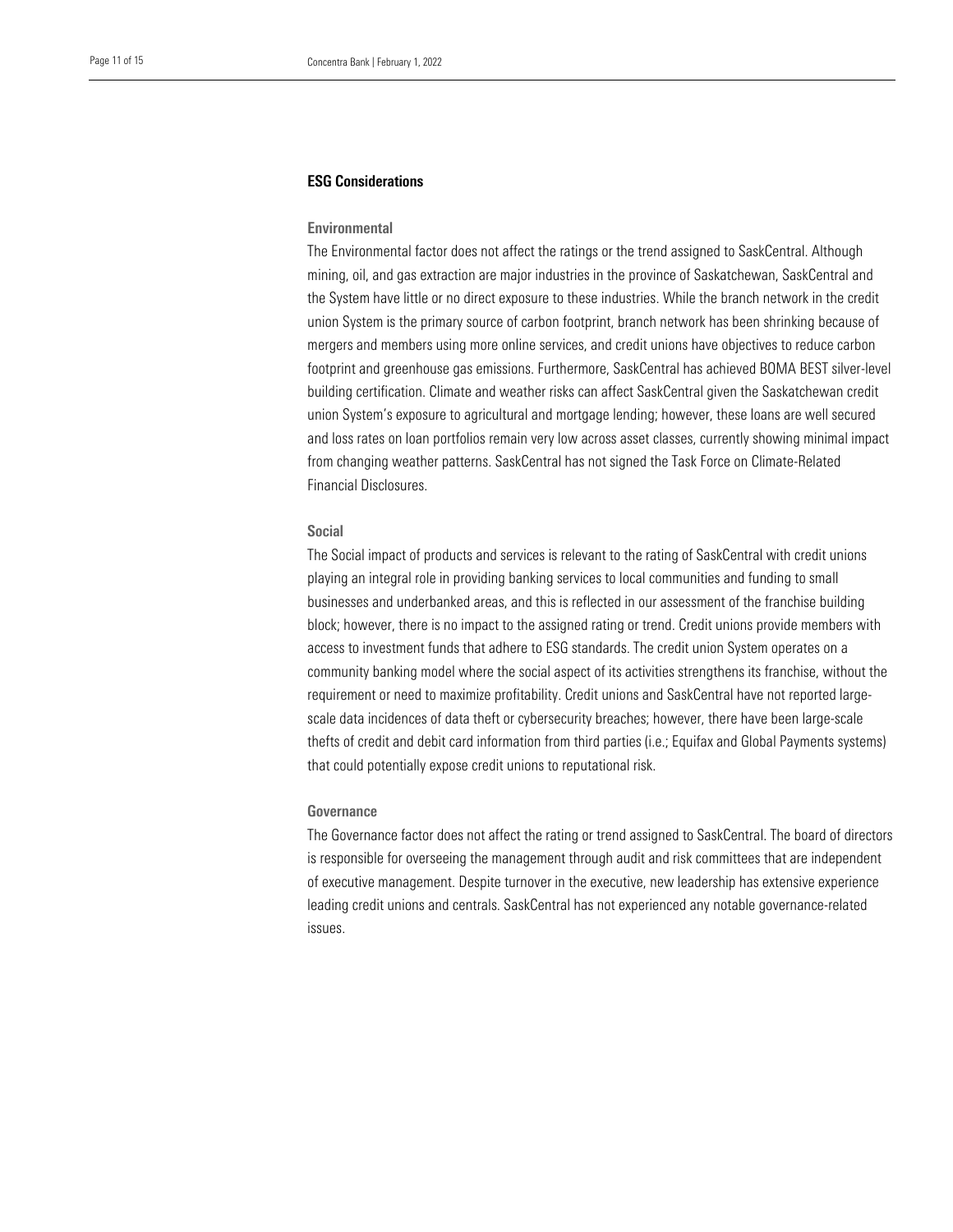## Concentra Bank Financial Information

|                                                | For the Year Ended December 31 (IFRS) |         |          |          |        |
|------------------------------------------------|---------------------------------------|---------|----------|----------|--------|
|                                                | 2020                                  | 2019    | 2018     | 2017     | 2016   |
| <b>Balance Sheet (CAD millions)</b>            |                                       |         |          |          |        |
| Cash                                           | 764                                   | 403     | 174      | 425      | 194    |
| Securities                                     | 1,294                                 | 842     | 1,060    | 905      | 1,434  |
| Loans Receivable                               | 8,829                                 | 7,559   | 8,299    | 7,678    | 7,697  |
| <b>Total Assets</b>                            | 11,064                                | 8,945   | 9,679    | 9,127    | 9,437  |
| Deposits                                       | 6,334                                 | 4,377   | 4,827    | 3,753    | 4,207  |
| Securitization Liabilities                     | 3,922                                 | 3,554   | 3,983    | 4,340    | 4,315  |
| <b>Total Liabilities</b>                       | 10,537                                | 8,443   | 9,200    | 8,670    | 9,003  |
| <b>Total Equity</b>                            | 527                                   | 502     | 479      | 457      | 434    |
|                                                |                                       |         |          |          |        |
| <b>Income Statement (CAD millions)</b>         |                                       |         |          |          |        |
| Net Interest Income                            | 96                                    | 96      | 90       | 83       | 78     |
| Non-Interest Income                            | 25                                    | 25      | 24       | 23       | 26     |
| <b>Total Revenue</b>                           | 121                                   | 121     | 115      | 107      | 105    |
| <b>Operating Expenses</b>                      | 78                                    | 71      | 66       | 60       | 51     |
| Income before Income Taxes                     | 35                                    | 43      | 56       | 46       | 39     |
| Income Tax Expense                             | 9                                     | 13      | 15       | 12       | 10     |
| Net Income                                     | 25                                    | 30      | 41       | 34       | 29     |
| Profitability (%)                              |                                       |         |          |          |        |
| Net Interest Margin                            | 0.97                                  | 1.05    | 0.98     | 0.91     | 0.92   |
| Net Interest Income/ Operating Revenue         | 79.09                                 | 79.70   | 78.70    | 78.32    | 74.99  |
| <b>Efficiency Ratio</b>                        | 63.97                                 | 59.00   | 57.85    | 56.32    | 48.93  |
| Provisions/IBPT                                | 20.35                                 | 13.90   | $-15.69$ | 1.33     | 26.36  |
| Operating Leverage                             | $-8.45$                               | $-2.10$ | $-2.93$  | $-15.37$ | 20.63  |
| Return on Average Equity                       | 4.93                                  | 6.13    | 8.66     | 7.55     | 6.72   |
| Return on Average Assets                       | 0.25                                  | 0.32    | 0.43     | 0.36     | 0.33   |
|                                                |                                       |         |          |          |        |
| Risk Profile (%)                               |                                       |         |          |          |        |
| Loan Loss Provision/Average Net Loans          | 0.11                                  | 0.09    | $-0.10$  | 0.01     | 0.20   |
| Net Write-offs/Average Net Loans               | 0.03                                  | 0.07    | 0.07     | 0.05     | 0.01   |
| Gross Impaired Loans/ Gross Loans              | 0.46                                  | 0.68    | 0.42     | 0.18     | 0.30   |
| GILs/Common Equity + Reserves                  | 9.08                                  | 12.37   | 9.00     | 3.67     | 6.51   |
| Loan Loss Allowances / GILs                    | 84.87                                 | 51.77   | 61.55    | 163.54   | 125.65 |
| Funding & Liquidity (%)                        |                                       |         |          |          |        |
| Gross Loans/Total Deposits                     | 139.93                                | 173.30  | 172.37   | 204.85   | 183.34 |
| Demand Deposits/Total Deposits                 | 16.16                                 | 14.35   | 12.37    | 18.94    | 20.16  |
| Liquid Assets/Short Term Debt & Deposits       | 32.49                                 | 28.42   | 25.58    | 35.44    | 38.71  |
|                                                |                                       |         |          |          |        |
| Capitalization (%)                             |                                       |         |          |          |        |
| Common Equity Tier 1 Ratio                     | 12.80                                 | 13.30   | 11.80    | 13.10    | 10.20  |
| Tier 1 Capital Ratio                           | 16.40                                 | 17.30   | 15.60    | 17.50    | 13.90  |
| <b>Total Regulatory Capital Ratio</b>          | 17.10                                 | 17.90   | 16.10    | 17.50    | 14.80  |
| Leverage Ratio                                 | 4.40                                  | 5.20    | 4.63     | 4.66     | 4.20   |
| Tangible Common Equity/ Risk Weighted Assets   | 12.75                                 | 13.26   | 11.83    | 13.06    | 10.32  |
| <b>Total Risk Weighted Assets/Total Assets</b> | 27.72                                 | 30.90   | 30.24    | 27.20    | 31.00  |
| Adjusted Internal Equity Growth                | 2.90                                  | 4.00    | 6.43     | 5.50     | 3.41   |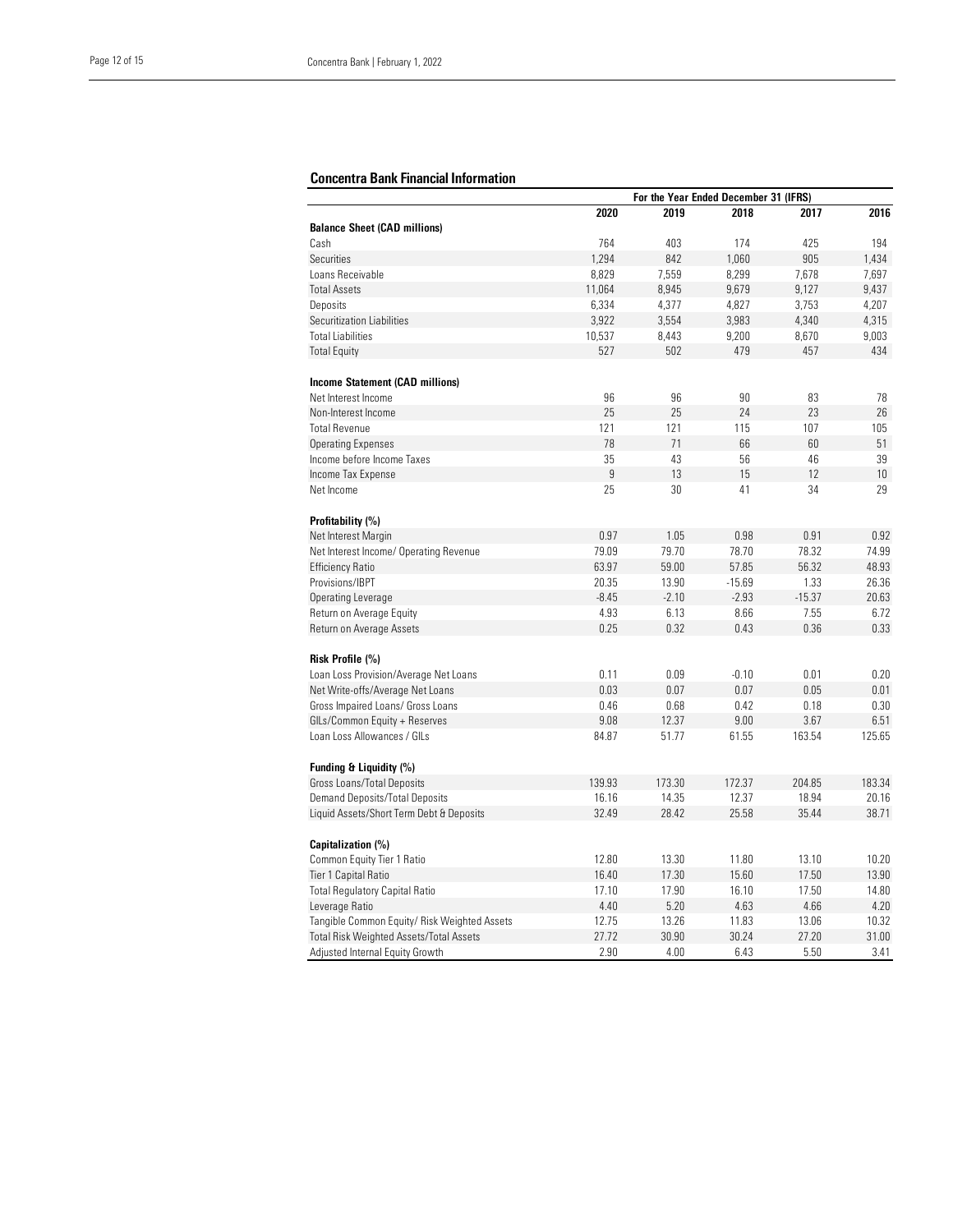#### Peer Group Comparison – FY 2020

|                                                                    | Concentra     |               | Canadian               | Laurentian        | <b>Bank of</b>      |                    |
|--------------------------------------------------------------------|---------------|---------------|------------------------|-------------------|---------------------|--------------------|
|                                                                    | Bank          |               | Western<br><b>Bank</b> | <b>Bank of</b>    | China               | <b>HSBC Canada</b> |
| Long-Term Issuer Rating:                                           | A (low)       | <b>Median</b> | A (low)                | Canada<br>A (low) | (Canada)<br>A (low) | A (high)           |
| Short-Term Issuer Rating:                                          | R-1 (low)     |               | R-1 (low)              | R-1 (low)         | $R-1$ (low)         | R-1 (middle)       |
| Trend:                                                             | Stable        |               | Stable                 | Stable            | Stable              | Stable             |
| Period Ended:                                                      | 12/31/2020    |               | 10/31/2020             | 10/31/2020        | 12/31/2020          | 12/31/2020         |
|                                                                    |               |               |                        |                   |                     |                    |
| <b>Income Statement Data (CAD millions)</b><br>Net Interest Income | 96            | 682           | 799                    | 682               | 53                  | 1,086              |
| Non-Interest Income                                                | 25            | 98            | 98                     | 289               | 17                  | 938                |
| <b>Operating Expenses</b>                                          | 78            | 437           | 437                    | 734               | 26                  | 1,293              |
| Income before Provisions and Taxes (IBPT)                          | 44            | 237           | 461                    | 237               | 44                  | 731                |
| Loan Loss Provisions                                               | 9             | 92            | 92                     | 116               | 2                   | 327                |
| Net Income                                                         | 25            | 114           | 272                    | 114               | 31                  | 308                |
|                                                                    |               |               |                        |                   |                     |                    |
| Income Statement Ratios (%)                                        |               |               |                        |                   |                     |                    |
| Return on Average Assets                                           | 0.25          | 0.28          | 0.83                   | 0.26              | 0.81                | 0.28               |
| Return on Average Equity                                           | 4.93          | 4.86          | 8.62                   | 4.41              | 4.86                | 4.74               |
| Return on Average Common Equity                                    | 5.03          | 4.86          | 9.06                   | 4.33              | 4.86                | 4.82               |
| Non-Interest Income/Total Revenue                                  | 20.91         | 24.36         | 10.92                  | 29.72             | 24.36               | 46.34              |
| Net Interest Margin                                                | 0.97          | 1.37          | 2.45                   | 1.60              | 1.37                | 1.10               |
| <b>Efficiency Ratio</b><br>IBPT/ Avg. Risk-Weighted Assets         | 63.97<br>1.42 | 63.88<br>1.58 | 48.66<br>1.76          | 75.57<br>1.18     | 37.16<br>1.58       | 63.88<br>1.78      |
| Provisions/IBPT                                                    | 20.35         | 20.35         | 20.00                  | 49.16             | 3.72                | 44.73              |
|                                                                    |               |               |                        |                   |                     |                    |
| <b>Balance Sheet Data (CAD millions)</b>                           |               |               |                        |                   |                     |                    |
| <b>Total Assets</b>                                                | 11,064        | 33,938        | 33,938                 | 44,168            | 3,895               | 117,347            |
| Deposits                                                           | 6,334         | 23,920        | 27,310                 | 23,920            | 2,919               | 73,089             |
| Net Loans                                                          | 8,829         | 30,008        | 30,008                 | 33,020            | 2,847               | 62,272             |
| <b>Total Common Equity</b>                                         | 416           | 2,367         | 2,942                  | 2,367             | 661                 | 5,782              |
| <b>Total Equity</b>                                                | 527           | 2,611         | 3,332                  | 2,611             | 661                 | 6,882              |
| Tangible Common Equity                                             | 502           | 1,870         | 2,973                  | 1,870             | 661                 | 5,615              |
| <b>Balance Sheet Ratios (%)</b>                                    |               |               |                        |                   |                     |                    |
| Risk-Weighted Assets/Total Assets                                  | 27.72         | 44.53         | 79.69                  | 44.53             | 71.56               | 34.10              |
| Net Loans/Total Assets                                             | 79.80         | 74.76         | 88.42                  | 74.76             | 73.09               | 53.07              |
| Total Common Equity/Total Assets                                   | 3.76          | 5.36          | 8.67                   | 5.36              | 16.98               | 4.93               |
| Risk Profile Ratios (%)                                            |               |               |                        |                   |                     |                    |
| Loan Loss Provisions/Avg. Net Loans                                | 0.11          | 0.31          | 0.31                   | 0.35              | 0.06                | 0.52               |
| Net Write-offs/Avg. Net Loans                                      | 0.03          | 0.10          | 0.17                   | 0.10              | 0.00                | 0.16               |
| Gross Impaired Loans/Gross Loans                                   | 0.46          | 0.58          | 0.85                   | 0.82              | 0.03                | 0.58               |
| Loan Loss Reserves/Gross Loans                                     | 0.39          | 0.52          | 0.53                   | 0.52              | 0.39                | 0.65               |
| Loan Loss Reserves/Gross Impaired Loans                            | 84.87         | 63.62         | 61.96                  | 63.62             | 0.00                | 111.78             |
| Funding & Liquidity Ratios (%)                                     |               |               |                        |                   |                     |                    |
| Net Customer Loans/Deposits                                        | 139.38        | 110.46        | 110.46                 | 138.04            | 97.53               | 85.20              |
| Net Customer Loans/Total Funding                                   | 84.32         | 95.84         | 100.92                 | 95.84             | 96.20               | 65.17              |
| Liquid Assets/Total Assets                                         | 18.60         | 21.76         | 8.94                   | 21.76             | 25.87               | 30.36              |
| Capitalization Ratios (%)                                          |               |               |                        |                   |                     |                    |
| Common Equity Tier 1 Ratio (Basel III)                             | 12.80         | 12.00         | 8.77                   | 9.51              | 23.73               | 12.00              |
| Tier 1 Ratio (Basel III)                                           | 16.40         | 14.50         | 10.86                  | 10.75             | 23.73               | 14.50              |
| Leverage Ratio                                                     | 4.40          | $5.00$        | 8.50                   | 4.80              | 15.30               | 5.00               |
| Capital Cushion (CAD millions)                                     | 178           | 479           | 479                    | 493               | 466                 | 2,001              |
| Tangible Common Equity / Risk Weighted Assets                      | 12.75         | 12.75         | 10.99                  | 9.51              | 23.74               | 14.03              |
| <b>Total Dividend Payout</b>                                       | 41.27         | 45.03         | 45.03                  | 91.24             | 0.00                | 67.53              |

Note: DBRS uses a two-point average to calculate Average Equity and Asset Ratios.

Source: DBRS Morningstar and company documents.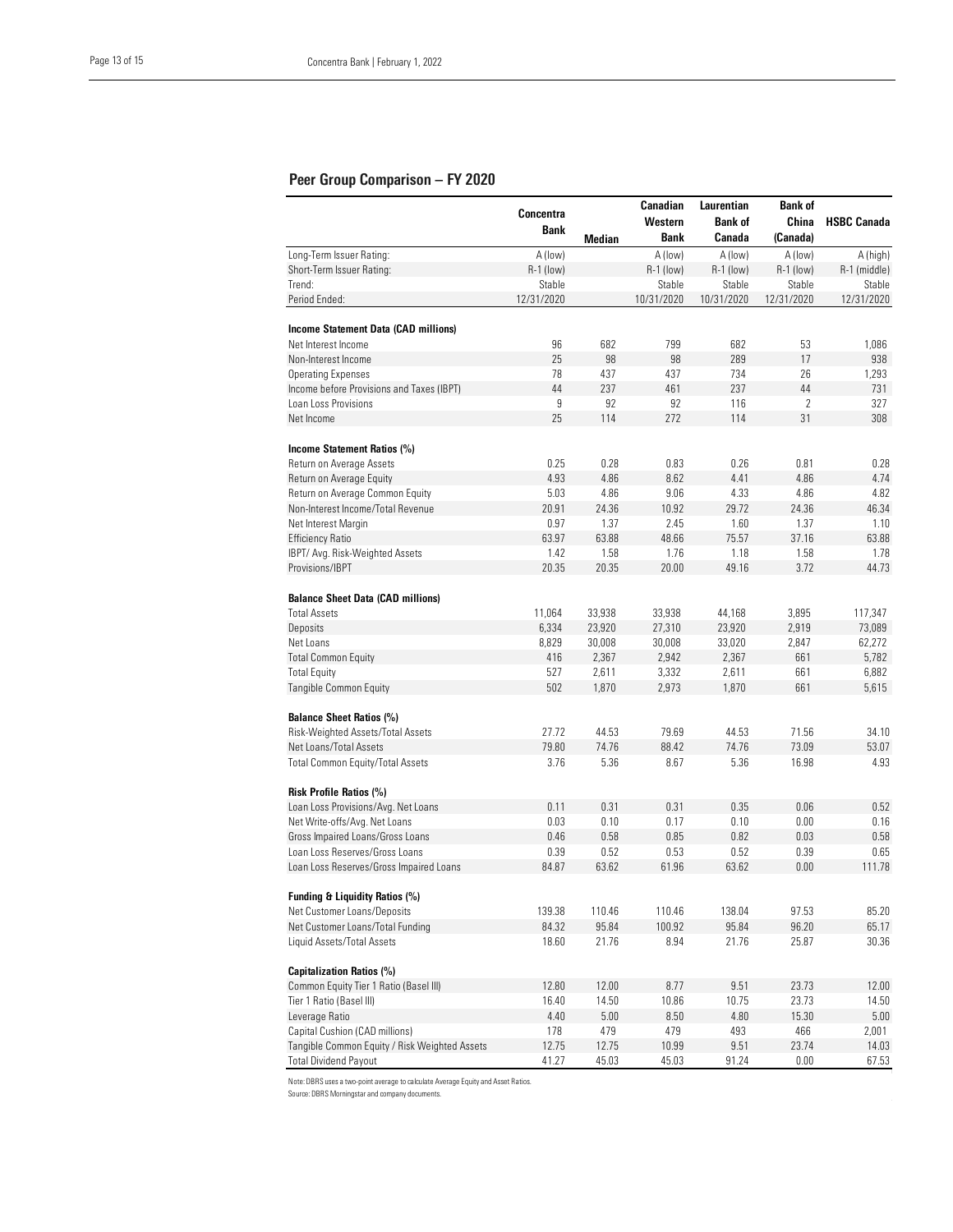#### Rating Methodology

The applicable methodologies are the *Global Methodology for Rating Banks and Banking Organizations* (July 19, 2021) and *DBRS Morningstar Criteria: Approach to Environmental, Social, and Governance Risk* Methodologies & Criteria. *Factors in Credit Ratings* (February 3, 2021), which can be found on [www.dbrsmorningstar.com](http://www.dbrsmorningstar.com/) under

#### **Ratings**

| lssuer         | Obligation               | <b>Rating Action</b> | Rating           | Trend  |
|----------------|--------------------------|----------------------|------------------|--------|
| Concentra Bank | Long-Term Issuer Rating  | <b>Trend Change</b>  | A (low)          | stahle |
| Concentra Bank | Long-Term Senior Debt    | <b>Trend Change</b>  | A (low)          | Stable |
| Concentra Bank | Long-Term Deposits       | <b>Trend Change</b>  | A (low)          | Stable |
| Concentra Bank | Short-Term Issuer Rating | Trend Change         | <b>R-1 (low)</b> | Stable |
| Concentra Bank | Short-Term Instruments   | <b>Trend Change</b>  | R-1 (low)        | Stable |

Source: DBRS Morningstar.

#### Ratings History

| Issuer         | <b>Obligation</b>        | Current     | 2021        | 2020        | 2019        |
|----------------|--------------------------|-------------|-------------|-------------|-------------|
| Concentra Bank | Long-Term Issuer Rating  | A (low)     | A (low)     | A (low)     | A (low)     |
| Concentra Bank | Long-Term Senior Debt    | A (low)     | A (low)     | A (low)     | A (low)     |
| Concentra Bank | Long-Term Deposits       | A (low)     | A (low)     | A (low)     | A (low)     |
| Concentra Bank | Short-Term Issuer Rating | $R-1$ (low) | $R-1$ (low) | $R-1$ (low) | $R-1$ (low) |
| Concentra Bank | Short-Term Instruments   | R-1 (low)   | R-1 (low)   | $H-1$ (low) | R-1 (low)   |

Source: DBRS Morningstar.

#### Previous Actions

- ["DBRS Morningstar Confirms Concentra Bank's Long Term Ratings at A \(low\), Trend Remains Negative,](https://www.dbrsmorningstar.com/research/376219/dbrs-morningstar-confirms-concentra-banks-long-term-ratings-at-a-low-trend-remains-negative)" April 1, 2021.
- "[DBRS Morningstar Confirms Concentra Bank's Long Term Ratings at A \(low\), Trend Revise](https://www.dbrsmorningstar.com/research/359357/dbrs-morningstar-confirms-concentra-banks-long-term-ratings-at-a-low-trend-revised-to-negative)d to [Negative,](https://www.dbrsmorningstar.com/research/359357/dbrs-morningstar-confirms-concentra-banks-long-term-ratings-at-a-low-trend-revised-to-negative)" April 6, 2020.
- ["DBRS Confirms Concentra Bank at A \(low\)/R-1 \(low\), Stable Trends,](https://www.dbrsmorningstar.com/research/350840/dbrs-confirms-concentra-bank-at-a-lowr-1-low-stable-trends)" September 25, 2019.

### Related Research

- *[A Closer Look at the Impact of Rising Rates on Canadian Banks' Profitability](https://www.dbrsmorningstar.com/research/388109/a-closer-look-at-the-impact-of-rising-rates-on-canadian-banks-profitability)*, November 15, 2021.
- *[Canadian Banks' and Insurers' Strong Capitalization and Liquidity Levels Lead to OSFI Lifting Capital](https://www.dbrsmorningstar.com/research/387745/canadian-banks-and-insurers-strong-capitalization-and-liquidity-levels-lead-to-osfi-lifting-capital-management-activity-restrictions)  [Management Activity Restrictions](https://www.dbrsmorningstar.com/research/387745/canadian-banks-and-insurers-strong-capitalization-and-liquidity-levels-lead-to-osfi-lifting-capital-management-activity-restrictions)*, November 9, 2021.
- *[ESG Factors for Financial Institutions, Part One: Environmental Factors](https://www.dbrsmorningstar.com/research/377394/esg-factors-for-financial-institutions-part-one-environmental-factors)*, April 27, 2021.

#### Previous Reports

- Concentra Bank: [Rating Report,](https://www.dbrsmorningstar.com/research/367990/concentra-bank-rating-report) October 7, 2020.
- Concentra Bank: [Rating Report,](https://www.dbrsmorningstar.com/research/351413/concentra-bank-rating-report) October 7, 2019.
- Concentra Bank: [Rating Report,](https://www.dbrs.com/research/334203/concentra-bank-rating-report) October 11, 2018.

Note: All figures are in Canadian dollars unless otherwise noted.